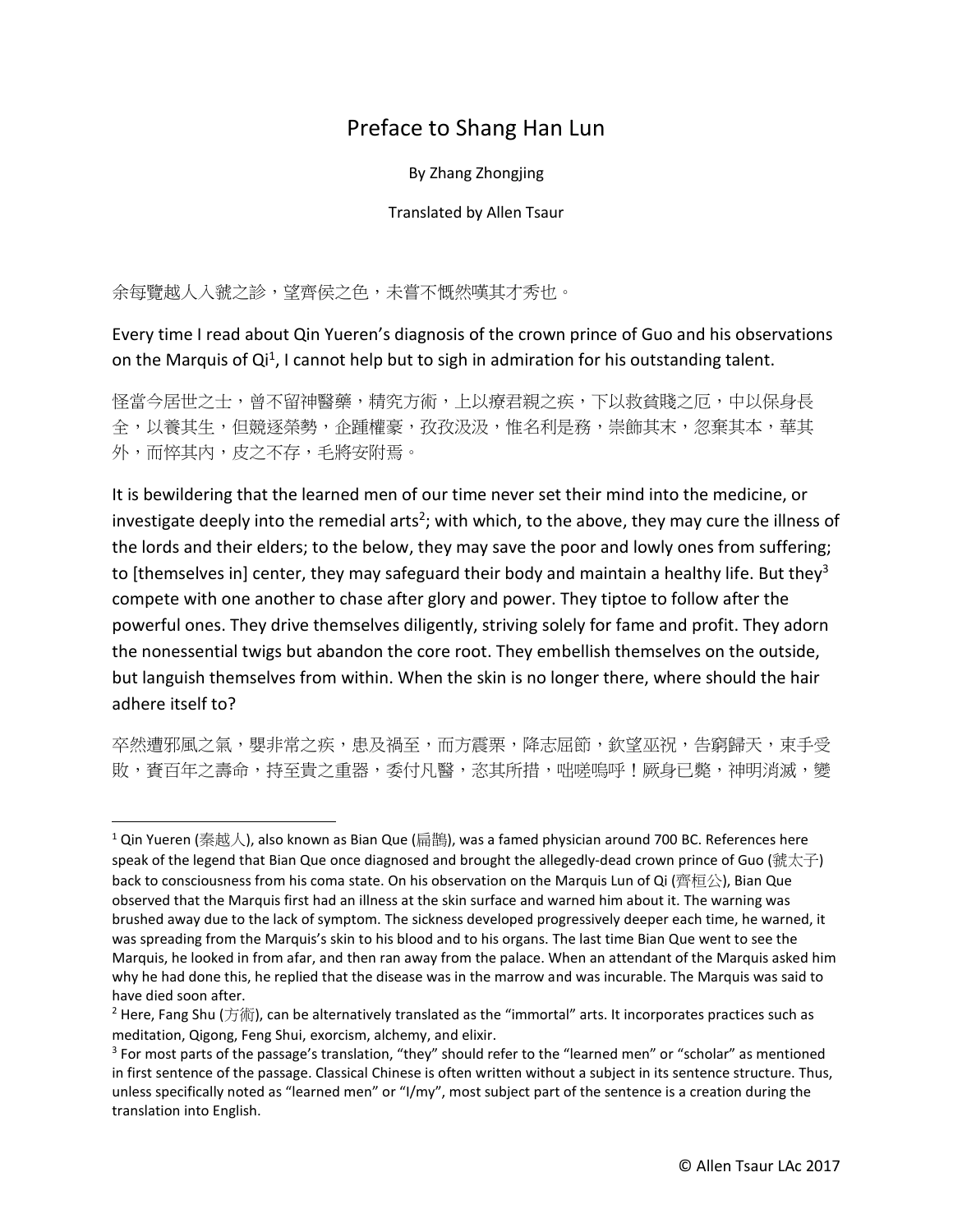為異物,幽潛重泉,徒為啼泣,痛夫!舉世昏迷,莫能覺悟,不惜其命,若是輕生,彼何榮勢之 云哉!而進不能愛人知人,退不能愛身知己,遇災值禍,身居厄地,蒙蒙昧昧,蠢若游魂。哀 乎!趨世之士,馳競浮華,不固根本,忘軀徇物,危若冰穀,至於是也。

It is only when invaded by the Qi of the perverse wind, when suffered from unusual diseases, when the misfortune has occurred, that they are shaken in shock. They then lower their status, bow down to ask the shaman for assistance in disgrace<sup>4</sup>. When the rituals prove fruitless, they have no choice but to leave their life up to fate, powerlessly, and wait for defeat. Trading in their prized possessions, they commission and entrust their life, which can live up to 100 years, to the service of incompetent doctors, who then recklessly dictate whatever treatment as they please. Alas, alas! Their bodies have died, their spirits have diminished, and their once-alive flesh are now foreign objects buried deep underground. Others can do nothing but to weep. Oh the grief! All in the society are living a vain, foolish dream. No one is able to wake up from it. No one is treasuring their own life. With such disregard for life, how can they still talk about glory and power? Those who serve in the government cannot care for the people and understand their suffering. Those who are withdrawn from the society cannot care for his own body or understand his own suffering. When the disaster strikes, they are in peril, placed in precarious position, but they are still ignorant and heedless like wondering ghosts. How sad it is! Those who chase after the worldly fashion, competing for the superficial fame, not caring about the core root, and neglecting their own body in the pursuit of worldly matter; it is as dangerous as treading on a thin layer of ice and as being trapped in a deep valley.

余宗族素多,向余二百,建安紀年以來,猶未十稔,其死亡者,三分有二,傷寒十居其七。感往 昔之淪喪,傷橫夭之莫救,乃勤求古訓,博采眾方,撰用素問、九卷、八十一難、陰陽大論、胎 臚藥錄,並平脈辨證,為傷寒雜病論合十六卷,雖未能盡愈諸病,庶可以見病知源,若能尋余所 集,思過半矣。

My family had always been big, it had always been around the size of two hundred people. It has not been ten years since the first year of Jian'an (196 CE), two third of my family have perished. Of those who died, seven out of ten were having the Cold Damage (傷寒). I lamented for the loss, and grieved for those who could not be saved and died before their time. I began to study following the guidance of the ancients, and widely collected formulas. I combined the

l

<sup>&</sup>lt;sup>4</sup> Shamans and doctors have been viewed as the lower class of occupation until the later dynasties. On the other hand, the learned men have always been the most respected and influential class of occupation in Chinese culture and history, especially after the collapse of the aristocracy during Qin's unification of China and the subsequent Chu-Han civil war. So when a learned man asks the shaman for assistance, at times, it may be viewed as an act of disgrace.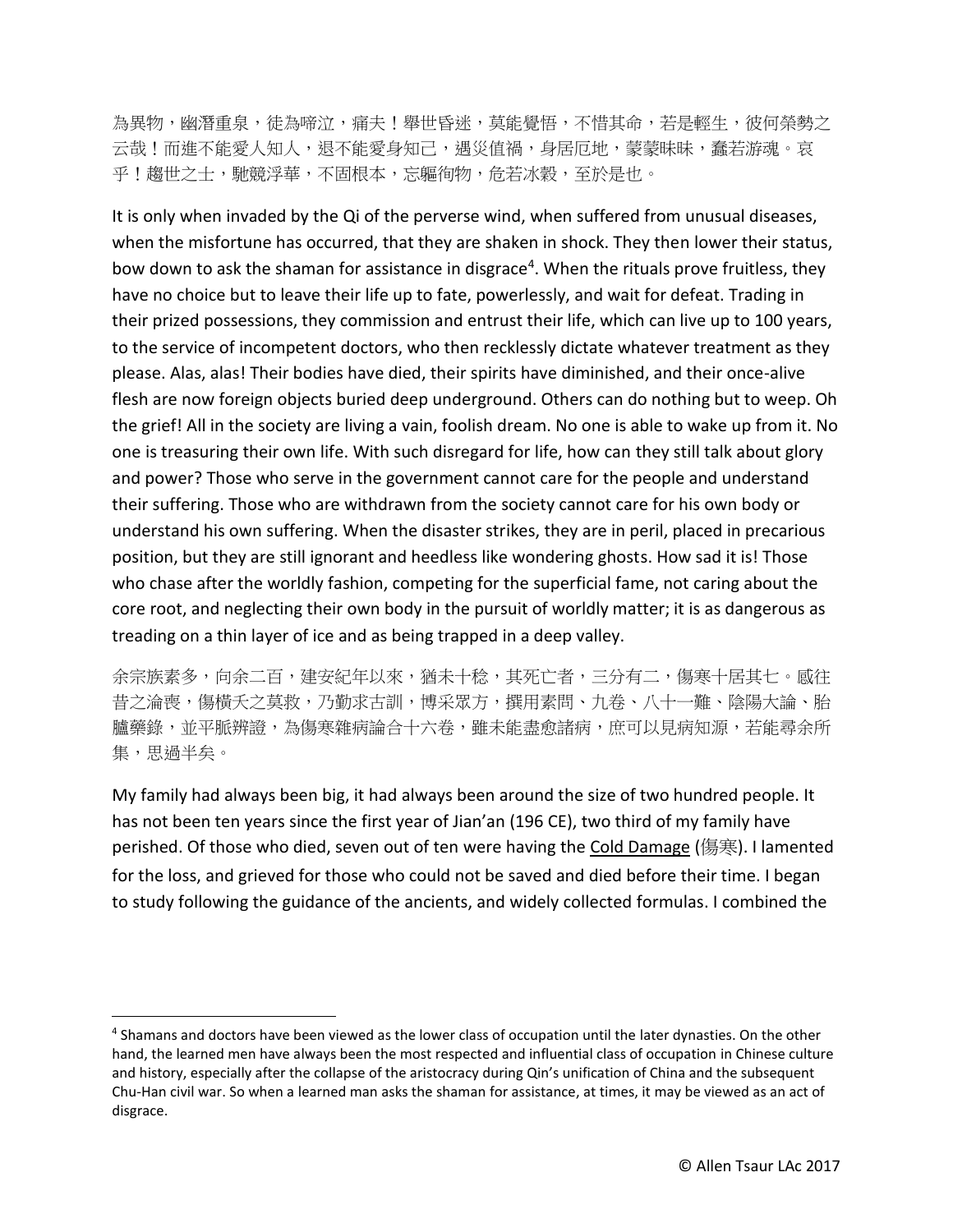principles from Suwen<sup>5</sup>, Jiujuan<sup>6</sup>, Bashiyi Nan<sup>7</sup>, Yin-Yang Dalun<sup>8</sup>, Tailu Yaolu<sup>9</sup>, and the pulse taking and clinical observation techniques, to put together these sixteen scrolls of Shanghan Zabing Lun<sup>10</sup>. Even if the knowledge of this work cannot cure all diseases, it can help you understand and identify the source of the illness based on the symptoms. If you can understand what I have put together here, then you are more than half way through the understanding.

夫天布五行,以運萬類,人稟五常,以有五臟,經絡府俞,陰陽會通,玄冥幽微,變化難極,自 非才高識妙, 豈能探其理致哉!

The heaven places the five phases to provide movements for the ten thousands beings. Men thus have the constant influence of the five elements, and have the five zang, the meridians, the fu, and the shu-points. The yin and yang interact complementarily and coherently with each other. The principles are mythically obscure, and the variations are endless. If without the great talent and ingenious insight, then who could explore the true depth of its knowledge?

上古有神農、黃帝、岐伯、伯高、雷公、少俞、少師、仲文,中世有長桑、扁鵲,漢有公乘陽慶 及倉公,下此以往,未之聞也。觀今之醫,不念思求經旨,以演其所知,各承家技,終始順舊, 省疾問病,務在口給,相對斯須,便處湯藥,按寸不及尺,握手不及足,人迎趺陽,三部不參, 動數發息,不滿五十,短期未知決診,九候曾無仿佛,明堂闕庭,盡不見察,所謂窺管而已。夫 欲視死別生,實為難矣。

In the High Antiquity, there were Shennong, Huangdi, Qibo, Bogao, Leigong, Shaoyu, Shaoshi, and Zhongwen. In the Middle Antiquity, there were Changsang and Bianque. In the Han Dynasty, there has been Gongcheng Yangqing and Canggong. But ever since, I have not heard of any exceptional one. Looking at today's physicians, they do not study the principles of the classics to enhance their practice. Though they inherit their family's techniques, they only rely on the old practices. When diagnosing, they focus only on oral inquiry. They meet with the patient for only a brief moment before prescribing their medicines. They only look for the Cun pulse and never care to investigate the Chi pulse<sup>11</sup>. They only look for the hand pulse and never care about the pulse on the feet. They do not consult the pulses from Renyin, Fuyang, and the three different depths. They use their own breath as a reference when taking a patient's pulse,

 $\overline{a}$ 

<sup>&</sup>lt;sup>5</sup>素問, the "Plain Questions"

<sup>6</sup>九卷, Nine Scrolls, now called the "Spiritual Pivot" (靈樞)

 $7/\sqrt{1-\ddot{m}}$ , 81 Difficult Questions, now called "Nan Jing" (難經)

<sup>8</sup>陰陽大論, The Great Discourse of Yin-Yang, now part of Chapter 5 in Suwen, or possible the "Great Discourses" replenished into Suwen by Wang Bing

<sup>9</sup>胎臚藥錄, Tailu Materia Medica, now lost

<sup>10</sup> 傷寒卒病論, "Treatise on Cold Pathogenic and Miscellaneous Diseases"

<sup>&</sup>lt;sup>11</sup> Cun Pulse refers to the upper pulses (I, II, IX, X) and Chi pulse refers to the lower pulses (III, IV, V, VI).